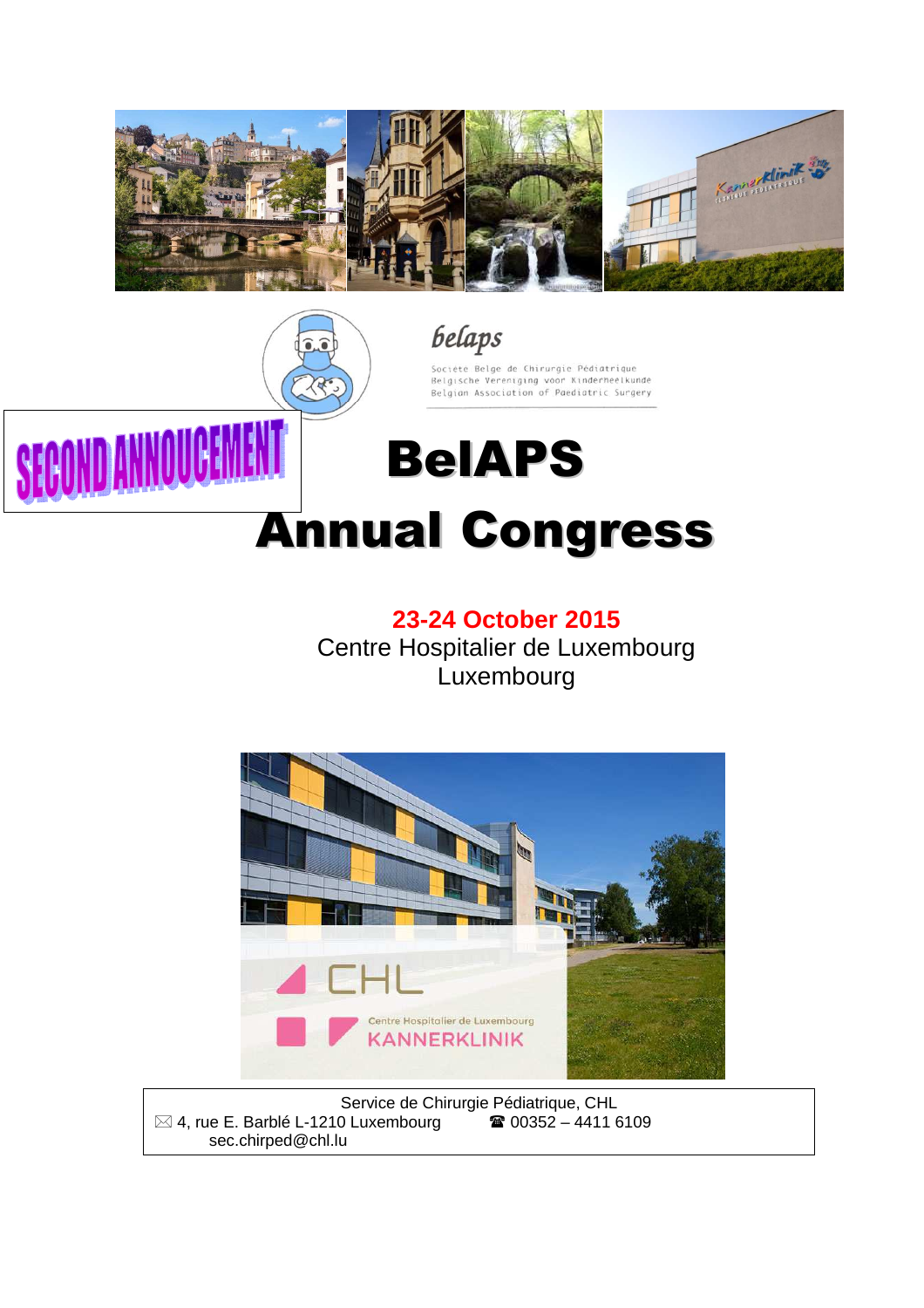Dear Colleagues, Dear Friends,

It is a great pleasure for us to invite you to the 2015 Annual Congress of the Belgian Association for Pediatric Surgery.

Fifteen years after the 2000 meeting in Mondorf, we will welcome you in our home, the Centre Hospitalier de Luxembourg, in Luxembourg City.

With a recently renovated Children's Clinic (KannerKlinik, in our Luxemburgish language) and a brand new Maternity Hospital, CHL now has a true "Centre Mère-Enfant". It also has a large amphitheatre that we hope to see full of great colleagues and friends, but also of younger surgeons and trainees.

For this meeting, together with the Board of the Society, we chose to organize two "mini symposia".

The first will focus on Congenital Diaphragmatic Hernia. World-known experts will first discuss the progresses made in the understanding of this pathology, its diagnosis, prognosis, prenatal and neonatal management, as an illustration of the multidisciplinary approach to those unfortunates neonates. The various aspects of surgical repair will then be discussed. At the end of both parts, we hope to have a live discussion and may come to some consensus.

The second symposium will discuss the problem of the undescended testis, both from an endocrinological point of view and as a surgical disease that needs clarifications as the best techniques and proper timing.

The program prepared will include, as always, free paper sessions. Presentations in both Nederland's and French will be allowed, with the slides preferably in English. This year, we would like to introduce a prize for the best communication. The board will select the better amongst the abstracts received and the nominates will defend their work in a special separate session. The best will be rewarded by the Belaps Prize…

We also tried to organize a friendly social aspect. The annual dinner will be held in the centre of Luxembourg, a very old city too little known as a tourist attraction. On the second day, after the end of the sessions, we will take you to our city! Of course, accompanying persons are more than welcome!

Please save the dates!...and register early !

Very sincerely,

Paul PHILIPPE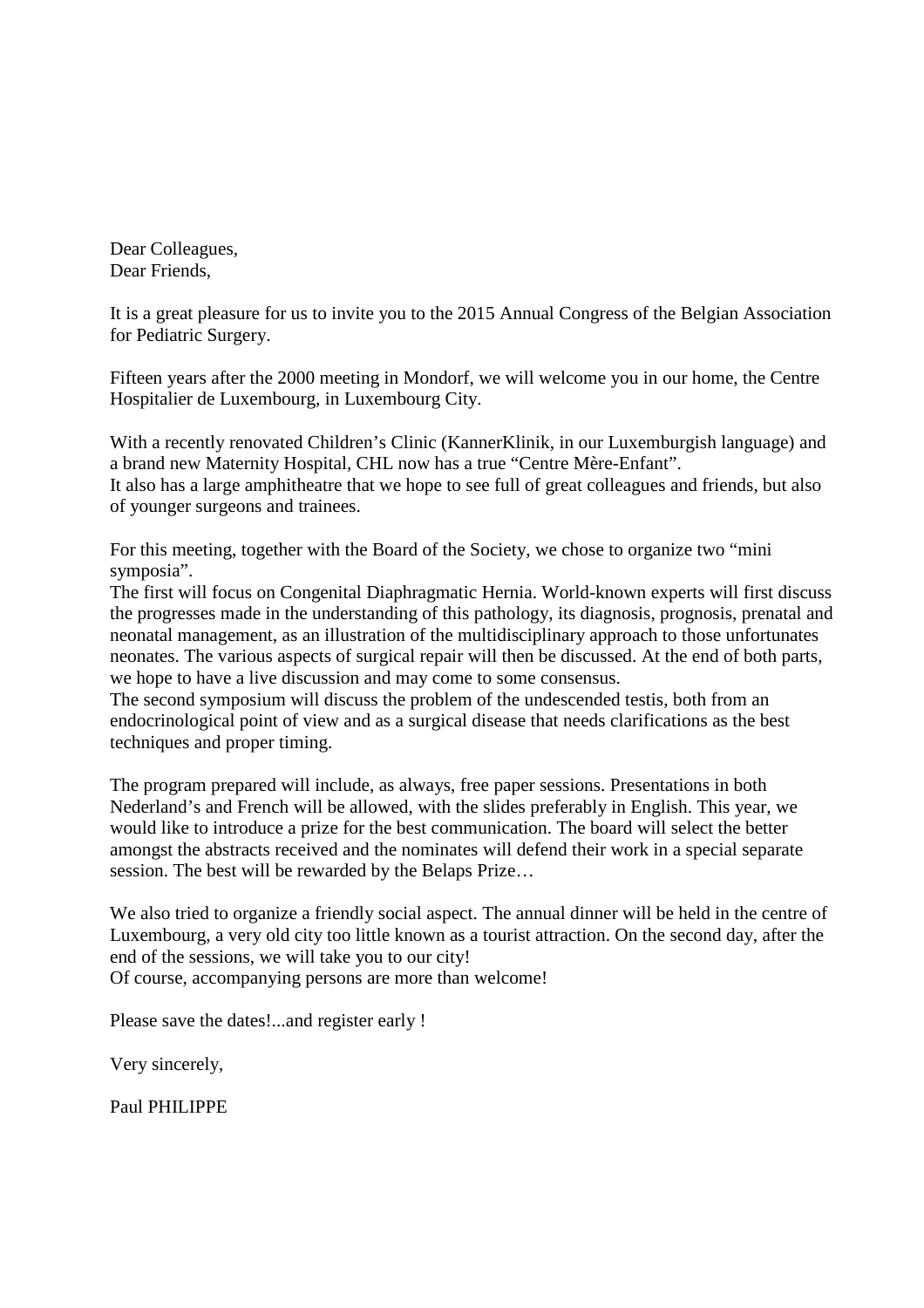

**2015 Annual Congress of the Belgian Association for Paediatric Surgery**

Program

## **Friday, October 23, 2015**

| $08:00 - 10:00$<br>09:00<br>10:00 | Parallel Session: POP Simulation (Trainees only, on reservation)<br>Registration – Welcome coffee and light breakfast<br><b>Opening of Congress</b>                                                                                                                                                                                                                                                                                                                                                                                                                                                                                                                    |
|-----------------------------------|------------------------------------------------------------------------------------------------------------------------------------------------------------------------------------------------------------------------------------------------------------------------------------------------------------------------------------------------------------------------------------------------------------------------------------------------------------------------------------------------------------------------------------------------------------------------------------------------------------------------------------------------------------------------|
| $10:05 - 12:00$                   | Session 1: Free Papers                                                                                                                                                                                                                                                                                                                                                                                                                                                                                                                                                                                                                                                 |
| $12:00 - 12:30$                   | INTESTINAL STOMAS IN CHILDREN: VIEW FROM THE STOMA<br><b>THERAPIST</b><br>B.Crispin (AFISCEP and VLAS)                                                                                                                                                                                                                                                                                                                                                                                                                                                                                                                                                                 |
| $12:30 - 12:35$                   | <b>Industry Presentation (Covidien)</b>                                                                                                                                                                                                                                                                                                                                                                                                                                                                                                                                                                                                                                |
| $12:35 - 13:30$                   | Lunch and visit of sponsors                                                                                                                                                                                                                                                                                                                                                                                                                                                                                                                                                                                                                                            |
| $13:30 - 14:15$                   | BELAPS GENERAL ASSEMBLY (Members only)                                                                                                                                                                                                                                                                                                                                                                                                                                                                                                                                                                                                                                 |
| $14:15 - 15:15$                   | Session 2: Free Papers                                                                                                                                                                                                                                                                                                                                                                                                                                                                                                                                                                                                                                                 |
| $15:15 - 15:30$                   | <b>Coffee Break</b>                                                                                                                                                                                                                                                                                                                                                                                                                                                                                                                                                                                                                                                    |
| $15:30 - 19:00$                   | INTERNATIONAL SYMPOSIUM: CONGENITAL<br><b>DIAPHRAGMATIC HERNIA IN 2015</b><br>Moderator: Pr. Dick TIBBOEL, Rotterdam (Nl)<br>15:30 Basic science advances in CDH<br>Pr. Jorge CORREIA PINTO, Braga (P)<br>15:55 Advances in Prenatal Diagnosis and Management of CDH<br>Pr. Jan DEPREST, Leuven (B)<br>16:20 Current management of neonatal CDH<br>Pr. Thomas SCHAIBLE, Mannheim (D)<br>16:45 Discussion<br>Surgical Treatment of CDH (in neonates), with special emphasis<br>17:00<br>on the approach by (subcostal) laparotomy and the evidence behind<br>it<br>Pr. Paul LOSTY, Liverpool (UK)<br>17:20 Outcomes of Thoracotomy as a primary approach for CDH repair |
|                                   | Dr. Herbert Decaluwé, Leuven (B)                                                                                                                                                                                                                                                                                                                                                                                                                                                                                                                                                                                                                                       |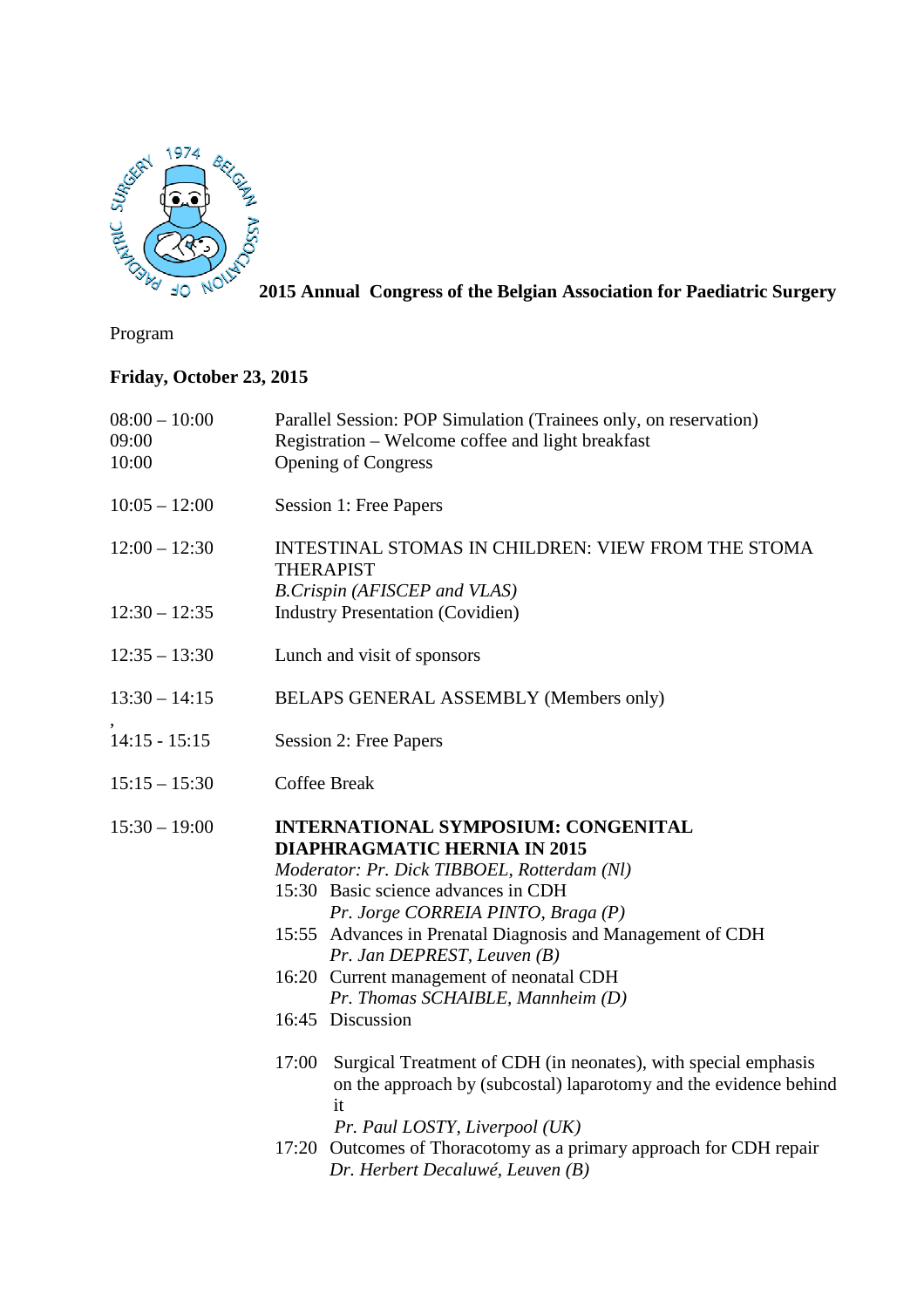|       | 17:40 The Role of Thoracoscopic Repair of CDH<br>Pr. François BECMEUR, Strasbourg $(F)$                       |
|-------|---------------------------------------------------------------------------------------------------------------|
|       | 18:00 Diaphragmatic Replacement : Patch or Flap?<br>$Pr.$ Guillaume PODEVIN, Angers $(F)$<br>18:20 Discussion |
| 19:30 | <b>Belaps Annual Dinner</b>                                                                                   |

## **Saturday, October 24, 2015**

| 09:00-10:30     | <b>UPDATE ON NON-SCROTAL TESTES</b>                                                                                |
|-----------------|--------------------------------------------------------------------------------------------------------------------|
|                 | Moderators : Pr Guy BOGAERT, Leuven,                                                                               |
|                 | Pr Em. Frank COLLIER, Bruxelles                                                                                    |
|                 | 09:00 The endocrine aspects of Testicular (mal)descent                                                             |
|                 | Pr. Martine COOLS, Ghent $(B)$                                                                                     |
|                 | 09:25 Timing, Surgical Approaches and Recommendations for the                                                      |
|                 | Management of Cryptorchid Infants                                                                                  |
|                 | Mr. Henrik STEINBRECHER, Southampton (UK)                                                                          |
|                 | 09:50 The older child: Ascending? Retractile? When should we be<br>concerned and operate?                          |
|                 | Pr. Erik VAN LAECKE, Ghent (B)                                                                                     |
|                 | 10:15 Discussion                                                                                                   |
| $10:30 - 11:00$ | <b>INVITED LECTURE: "Infant Anaesthesia and its risks: an overview"</b><br>P.D. Dr. Bernd SCHMITZ, Luxembourg (L)  |
| $11:00 - 11h30$ | Coffee break                                                                                                       |
| $11:30 - 12:30$ | Session 3: Free Papers                                                                                             |
| 12:30           | Papers Competition Prize distribution and Farewell Address<br>Pr.Dr. Marc Miserez, President of Belaps, Leuven (B) |
| 12:45           | <b>Farewell Drink</b>                                                                                              |
| 14:00           | Belaps social activity<br>To be announced                                                                          |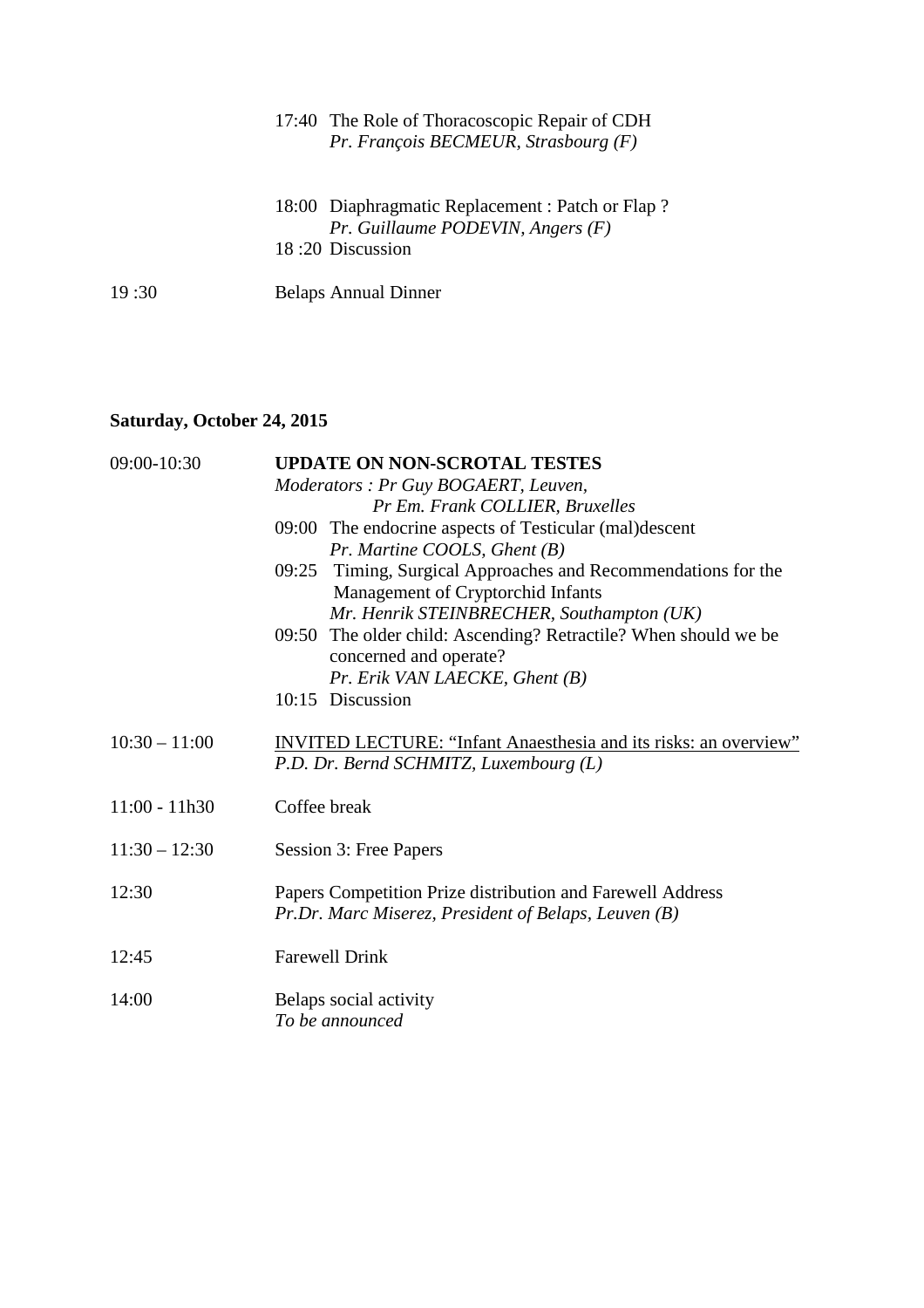| <b>Registration Fees</b>                                |                           |                   |  |  |  |
|---------------------------------------------------------|---------------------------|-------------------|--|--|--|
|                                                         |                           |                   |  |  |  |
| Belaps Annual Congress, 23-24/10/2015                   |                           |                   |  |  |  |
|                                                         |                           |                   |  |  |  |
|                                                         | <b>Early Registration</b> | Late Registration |  |  |  |
|                                                         | Before September 13,2015  |                   |  |  |  |
|                                                         |                           |                   |  |  |  |
| <b>Belaps Member</b>                                    | 150* €                    | 190* €            |  |  |  |
| Non Member                                              | 180* €                    | 220* €            |  |  |  |
| Trainees                                                | 100* €                    | 125* €            |  |  |  |
|                                                         |                           |                   |  |  |  |
| CDH Symposium Only                                      | 50€                       | 75€               |  |  |  |
| Saturday Only**                                         | 75€                       | 100 €             |  |  |  |
| <b>POP Simulation***</b>                                | free ***                  |                   |  |  |  |
|                                                         |                           |                   |  |  |  |
| *Annual Dinner on 23/10//2015 included for registrants. |                           |                   |  |  |  |

Extra dinners: 100 €

\*\* Free for members of the SLP (Société Luxembourgeoise de Pédiatrie)

\*\*\* For Trainess only. On request to philippe.paul@chl.lu . 8 places maximum

To register, please return the registration form to the local organizer. Registration will be complete upon reception of payment on the account of Belaps:

> **BELAPS** BNP Paribas Fortis "Erasme" 808 route de Lennik, 1070Bruxelles IBAN: BE66 2500 1354 6743 BIC: GEBABEBB

Please, note your name and what event you want to register to.

The organization will not take care of hotel booking. Luxembourg is a busy city, especially with the country leading the European Community this semester. Book well in advance! We suggest websites such as www.booking.com. The CHL is easily reachable by public transports (bus n°22) and has parking facilities.